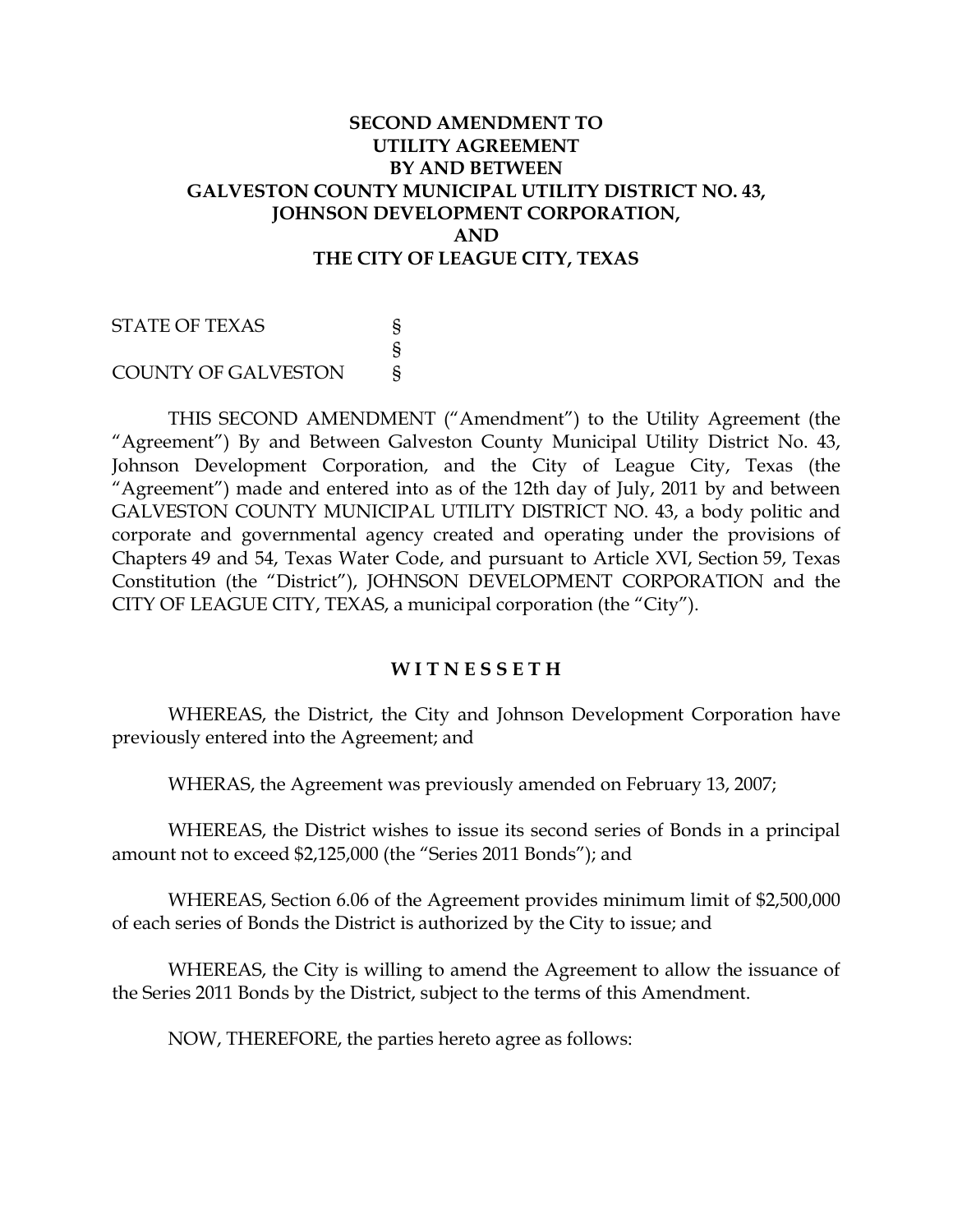#### **A G R E E M E N T**

For and in consideration of the mutual promises, obligations, covenants, and benefits set forth, the District and the City contract and agree as follows:

Section 1. Paragraph 3 of Section 6.06 entitled "Special Conditions" is hereby deleted and replaced as follows:

3. Bonds shall be issued in a series with a minimum limit on each series of Bonds being \$2,000,000.

Section 2. Except as provided in this Amendment, the Agreement remains in full force and effect and the terms and conditions of the Agreement have not be modified or amended. All capitalized terms used herein shall have the meanings assigned to them in the Agreement.

# **[EXECUTION PAGES FOLLOW]**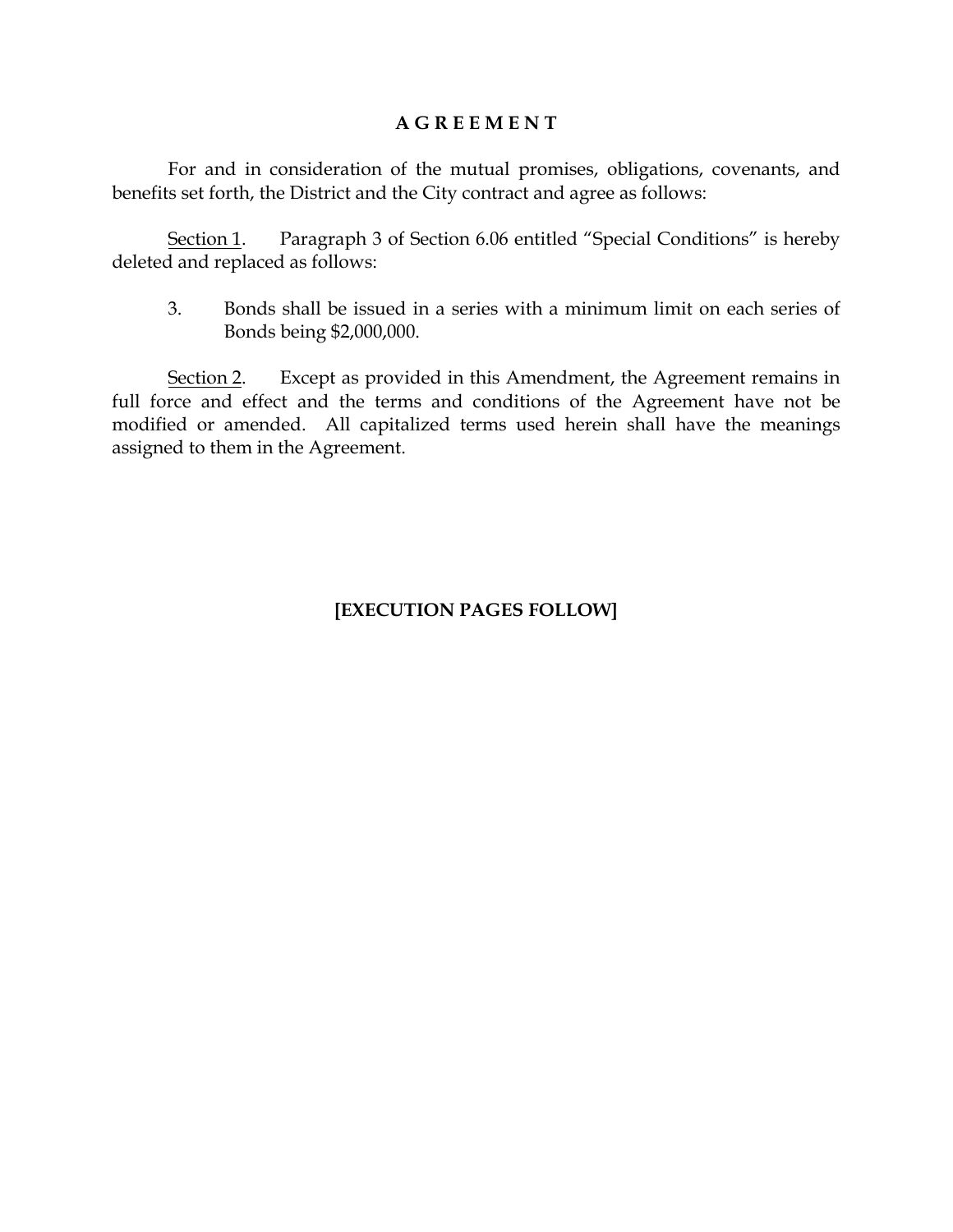IN WITNESS WHEREOF, the parties hereto have executed this Amendment in multiple copies, each of which shall be deemed to be an original, this the \_\_\_\_\_ day of July, 2011.

# THE CITY OF LEAGUE CITY, TEXAS

By:\_\_\_\_\_\_\_\_\_\_\_\_\_\_\_\_\_\_\_\_\_\_\_\_\_\_\_\_\_\_\_\_\_\_

Timothy Paulissen, Mayor

ATTEST:

By:\_\_\_\_\_\_\_\_\_\_\_\_\_\_\_\_\_\_\_\_\_\_\_\_\_\_\_\_\_\_\_\_

City Secretary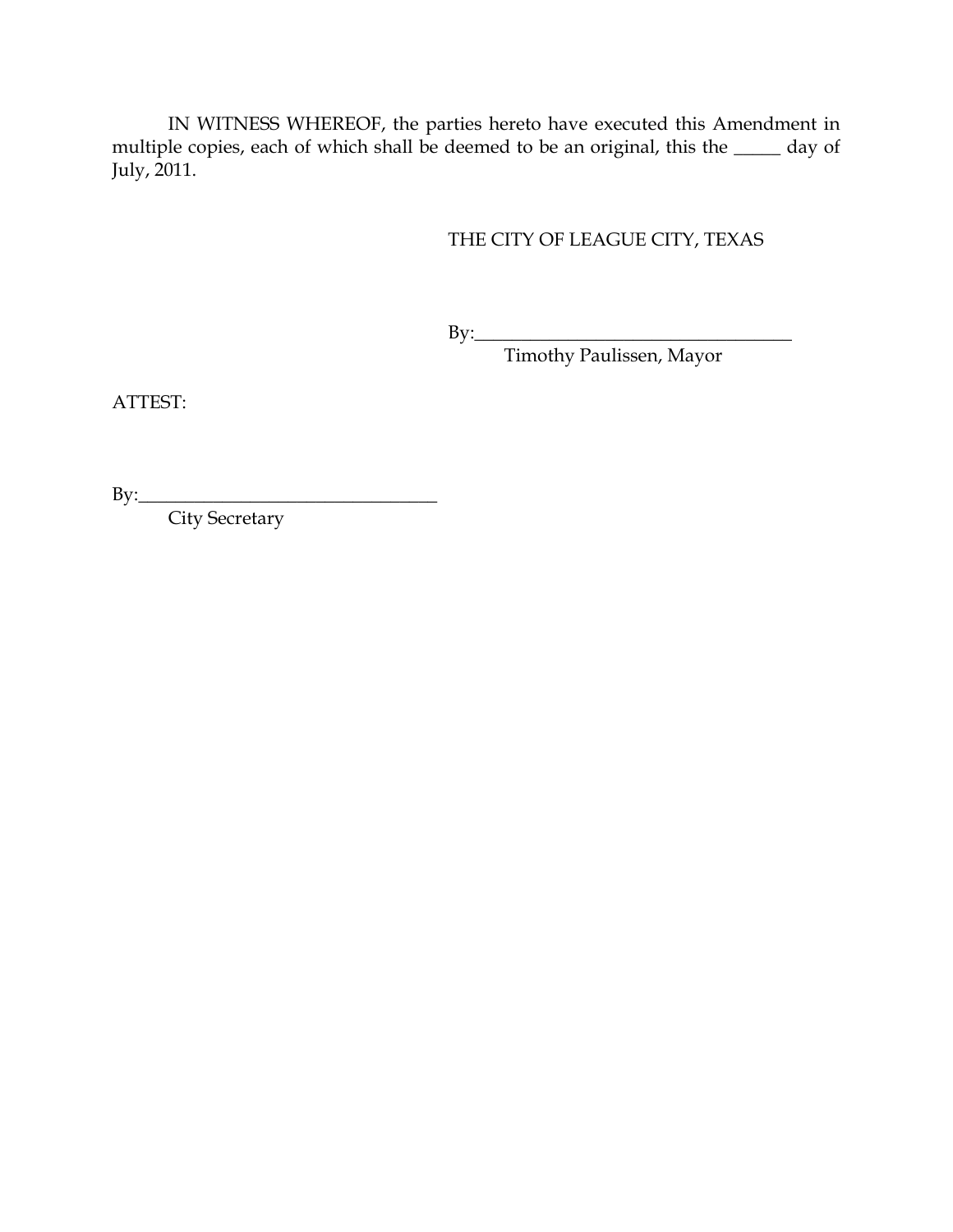IN WITNESS WHEREOF, the parties hereto have executed this Amendment in multiple copies, each of which shall be deemed to be an original, this the **\_\_\_**th day of July 2011.

#### JOHNSON DEVELOPMENT CORPORATION

| $Bv$ : |                        |  |
|--------|------------------------|--|
| Name:  | Robert B. Douglas, Jr. |  |
| Title: |                        |  |